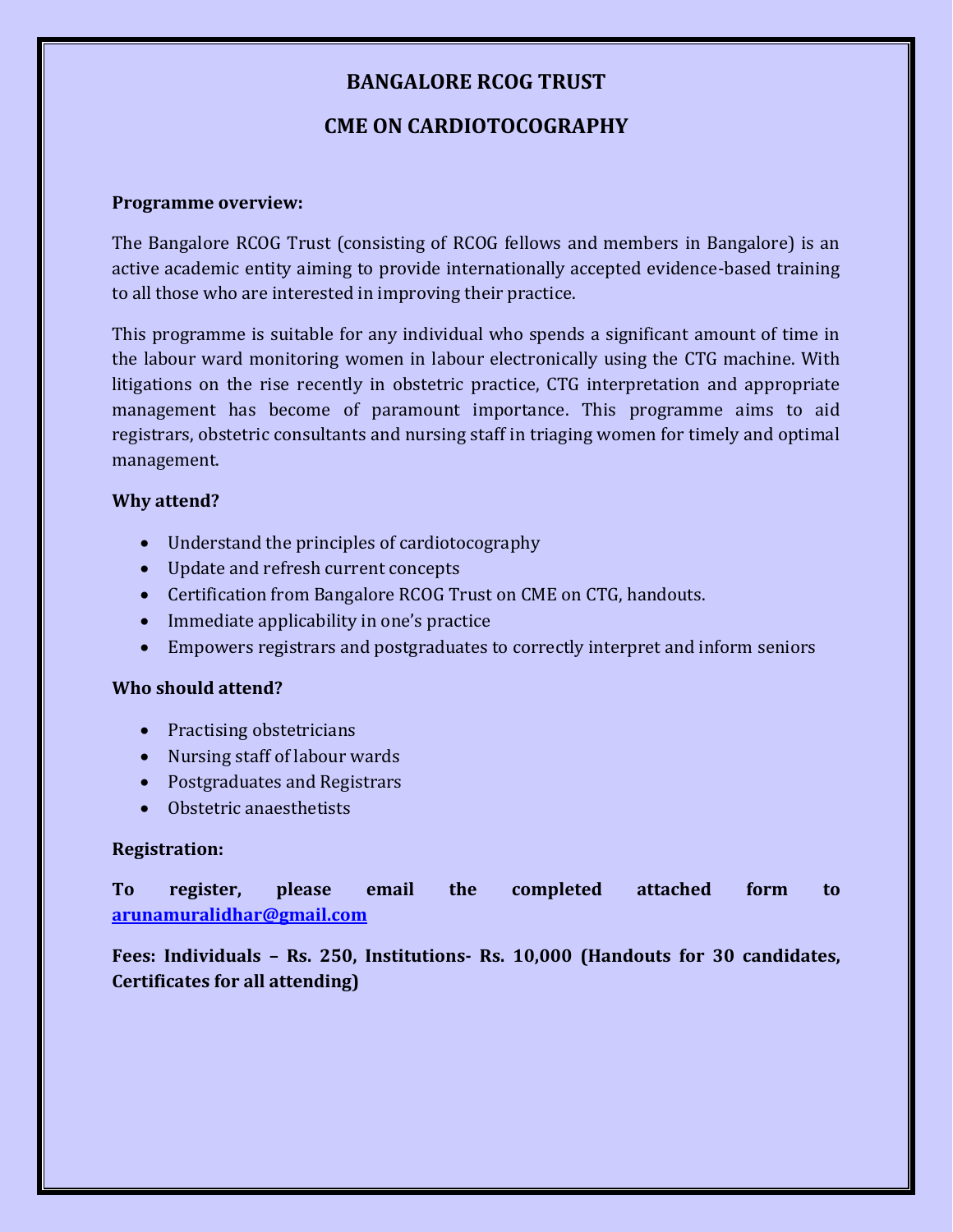# **BANGALORE RCOG TRUST**

# **CME ON CARDIOTOCOGRAPHY**

## **PROGRAMME SCHEDULE**

| <b>TIME</b>     | <b>TOPIC</b>                                                                                                                                          |
|-----------------|-------------------------------------------------------------------------------------------------------------------------------------------------------|
| 1.00 TO 1.40 PM | Introduction to cardiotocography<br>Why the need for cardiotocography?<br>How to do a CTG?<br>Various terminologies used in CTG<br>Limitations of CTG |
| 1.40 - 2.25 PM  | <b>Basics of Cardiotocography</b><br>• Baseline rate<br>Baseline variability<br>Uterine activity<br><b>Decelerations</b>                              |
| 2.25 - 2.45 PM  | Classification of CTG<br>What to do when you have a 'bad trace'                                                                                       |
| 2.45 - 3.15 PM  | Role of CTG in Antenatal fetal surveillance<br><b>Admission CTG</b><br>Role in special situations                                                     |
| 3.15 - 3.30 PM  | <b>Coffee Break</b>                                                                                                                                   |
| 3.30-5.00 PM    | CTG in intrapartum fetal surveillance<br><b>Interpretation of CTG- PRACTICAL SESSION</b>                                                              |
| 5.00-5.15 PM    | Questions and feedback                                                                                                                                |